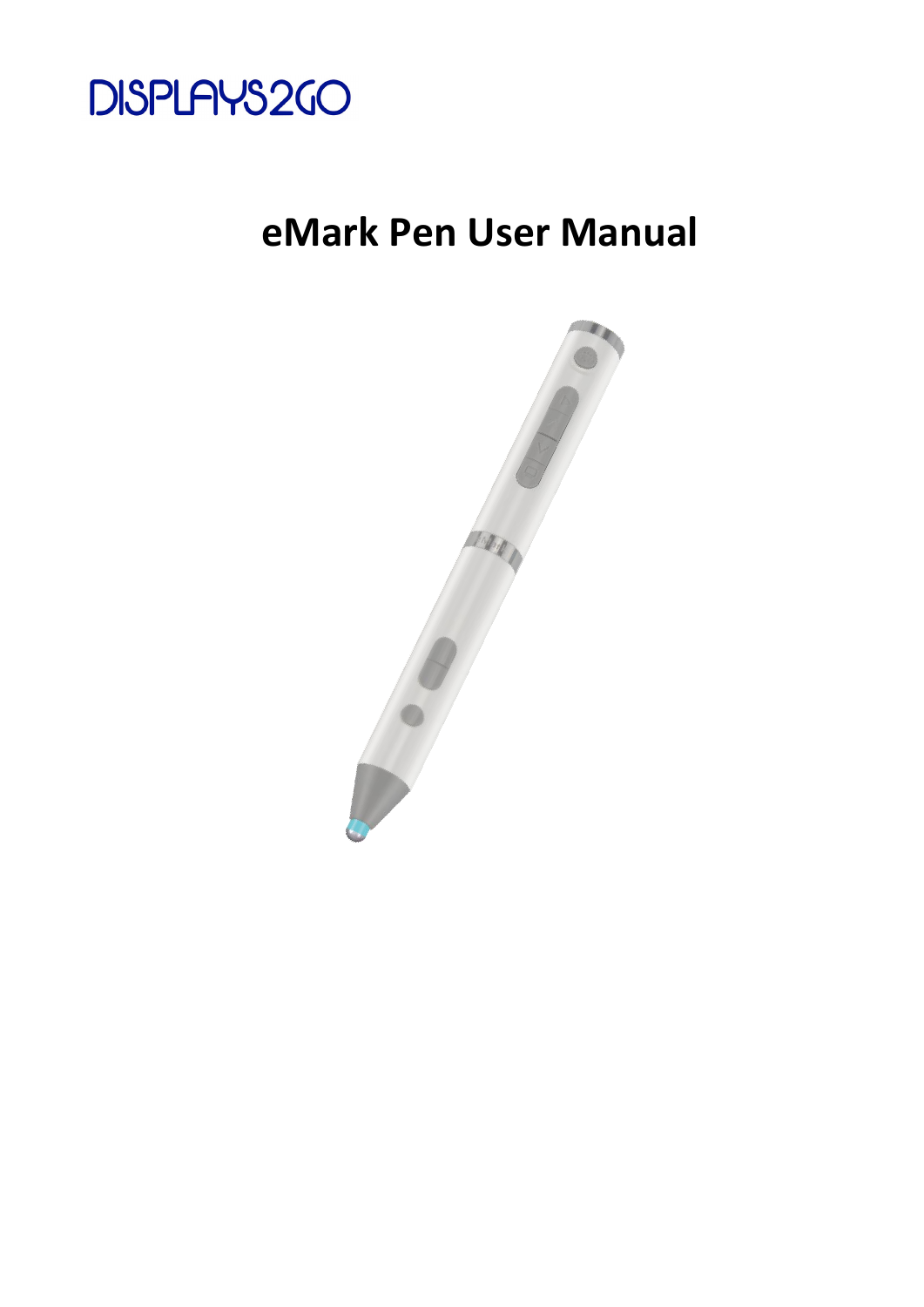## **1. Features**



- Tip
- Shortcut Button(Supporting

Windows 10)

- Eraser
- Color Change
- Black Screen
- Page Up
- Page Down
- Playing
- Laser

## **NOTE:**

- DO NOT disassemble the Pen! eMark Pen battery is built-in and cannot be removed.
- After fully charged, eMark Pen can work at least 7 hours.
- The tip light will flash to indicate low battery. Plug the Pen to charging base to charge.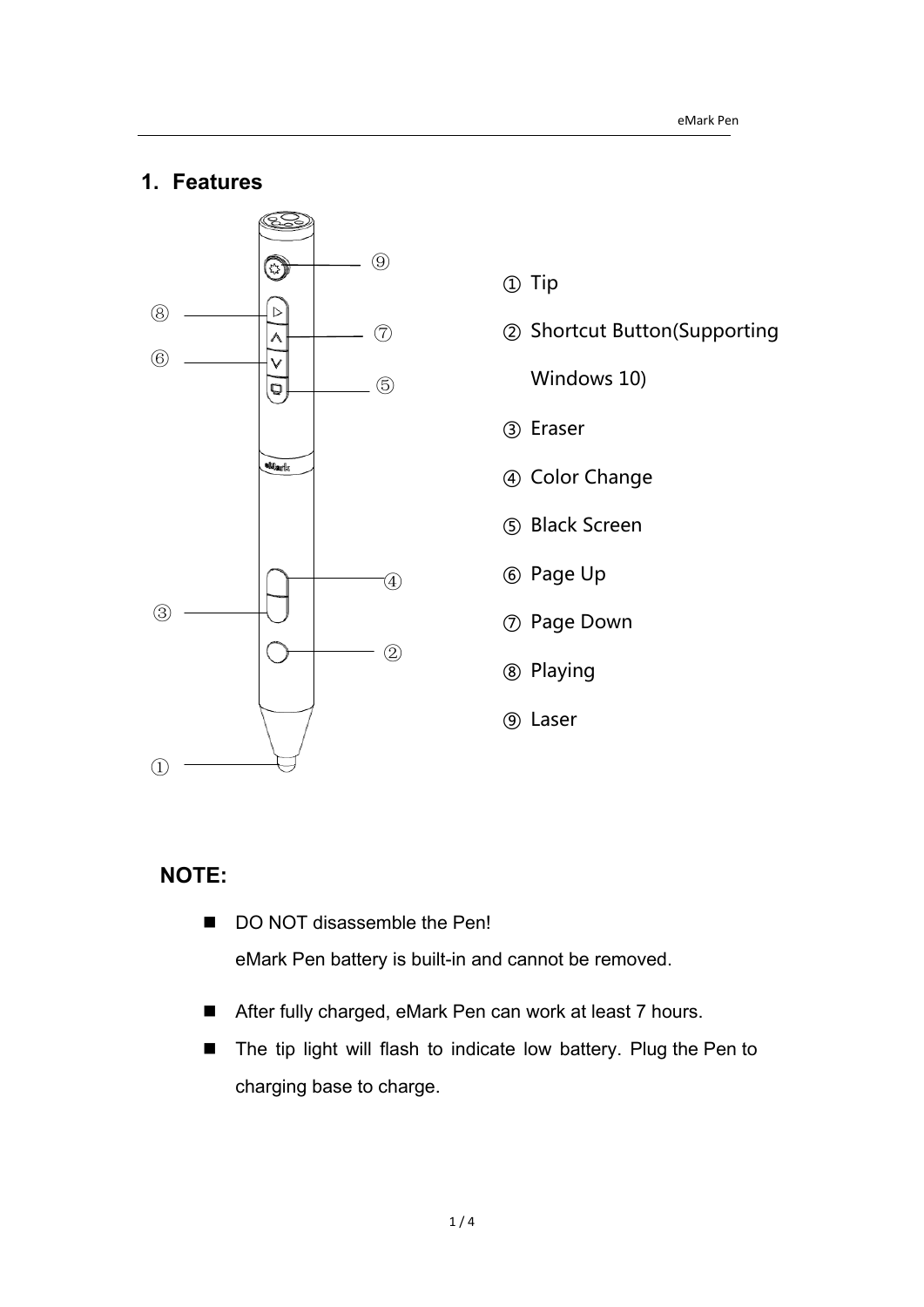# **2. Setup Instructions**

## $\triangleright$  Charging

The eMark Pen has to be charged before 1st time use.

 Plug in the included adapter and place the eMark Pen on the charging base.



Plug in to charge

eMark Pen charging from 0 to 100 takes up to 1 hour.

## **Pairing**

Start your PC or white board then check pairing status of the eMark Pen:

The tip will light in blue if the Pen paired successfully;

If not paired (no light), press  $\circledS$  and  $\circledS$  at the same time for 5 seconds to restart the pen;

Press ③ to light the tip, the color will indicate the pairing status.

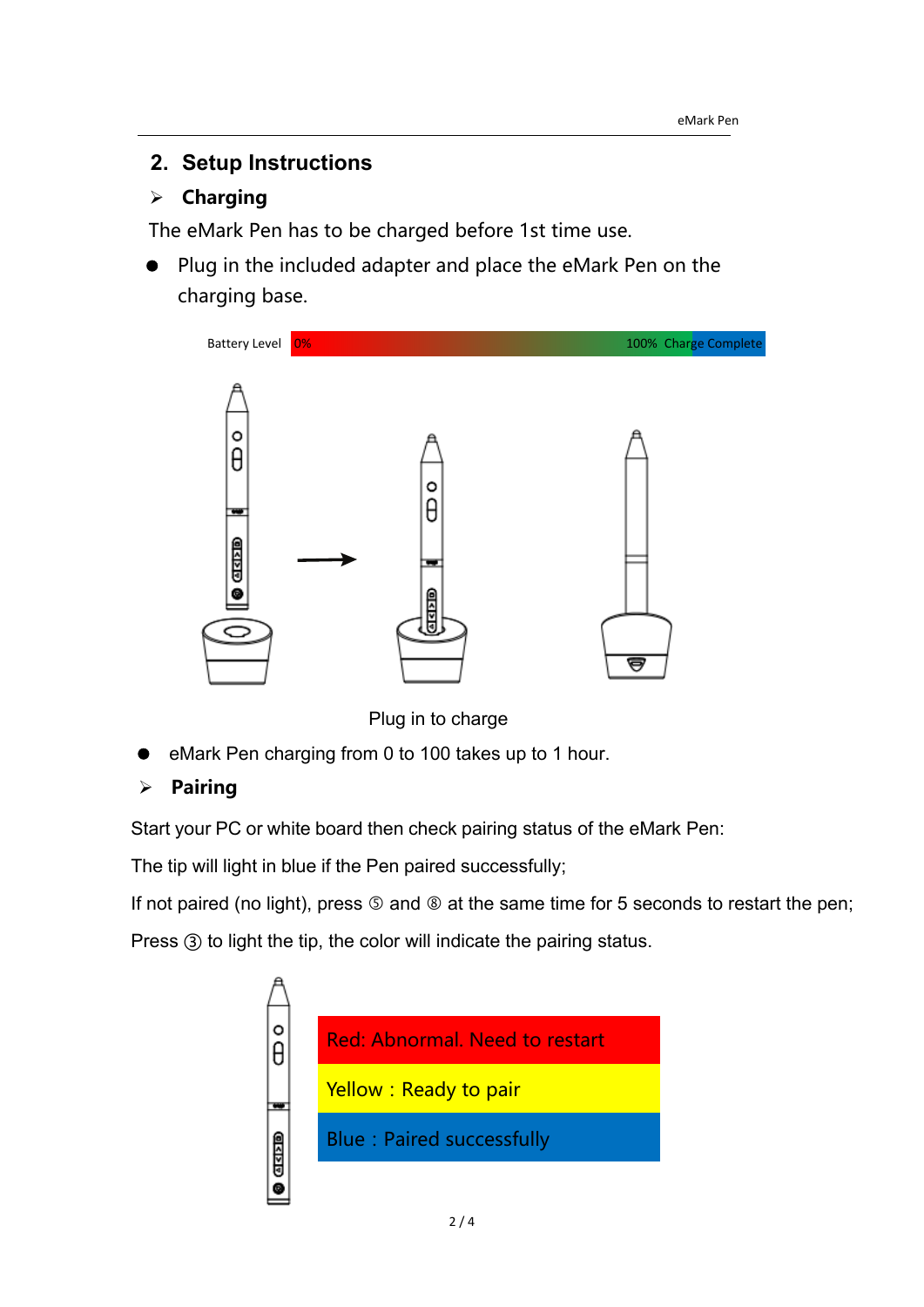## $\triangleright$  Restarting

If the Pen cannot pair, connect or write, reset the pen with a pin. Insert the pin

into the hole at the top and press down to reset as shown below.



## **Set up the shortcut button**(**Only for Windows 10**)

Custom setting are as follows:

" Settings " > " Devices " > " Pen and Windows Ink", then set up the

shortcut button.

| Home<br>503                              | Pen & Windows Ink                                                                                                               |  |  |
|------------------------------------------|---------------------------------------------------------------------------------------------------------------------------------|--|--|
| Find a setting<br>Q                      | Pen shortcuts                                                                                                                   |  |  |
| Devices                                  | If your pen has a shortcut button, choose what to do when you<br>press it. You might need to pair your pen via Bluetooth first. |  |  |
| 哨<br>Bluetooth & other devices           |                                                                                                                                 |  |  |
| 品<br>Printers & scanners                 | Click once                                                                                                                      |  |  |
| Μ<br>Mouse                               | Windows Ink Workspace<br>$\checkmark$                                                                                           |  |  |
| Touchpad<br>ᆸ                            | Sketchpad<br>$\checkmark$                                                                                                       |  |  |
| Typing<br><b>Fill</b>                    | Click once to open my Windows Ink Workspace notes even when<br>the device is locked                                             |  |  |
| Pen & Windows Ink<br>ℐ                   | Off                                                                                                                             |  |  |
| AutoPlay<br>$\scriptstyle{\mathrm{(e)}}$ | Double-click                                                                                                                    |  |  |
|                                          | Windows Ink Workspace<br>$\checkmark$                                                                                           |  |  |
| <b>USB</b>                               | Screen sketch<br>$\checkmark$                                                                                                   |  |  |